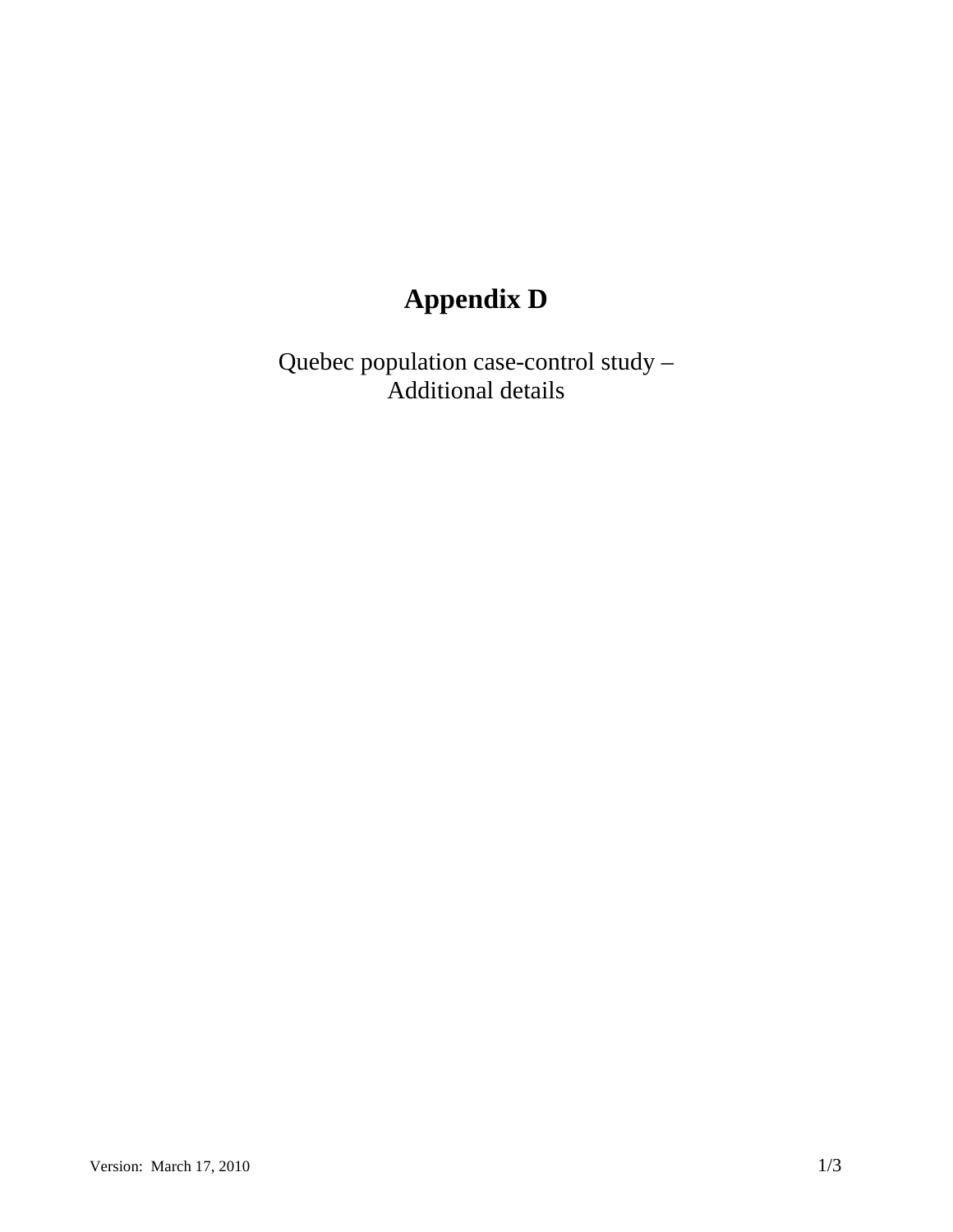|                                                 | Community<br>pH1N1 cases | Hospitalized<br>pH1N1 cases | Community<br>controls |
|-------------------------------------------------|--------------------------|-----------------------------|-----------------------|
| Reported cases / random phone numbers generated | 993                      | 415                         | 2820                  |
| Phone number unknown                            | 343                      | 48                          | 724*                  |
| No response/not reached                         | 243                      | 25                          | 1082                  |
| Phone contact made                              | 407                      | 342                         | 1014                  |
| Refusal                                         | 11                       | 4                           | 325                   |
| Not able to speak English/French                |                          | 4                           | 59                    |
| Before exclusions                               | 395                      | 337                         | 630                   |
| Exclusions                                      | 11                       | 67                          | 27                    |
| $< 6$ month (Dec 1st 2008)                      | 6                        | 19                          | 26                    |
| Hospitalized for reason other than pH1N1        | N/A                      | 16                          | N/A                   |
| Unknown vaccination status                      | 5                        | 33                          |                       |
| Final participation                             | 384                      | 270                         | 603                   |

## **Appendix D1. Quebec pH1N1 population case-control study – exclusion criteria and participation by study group**

pH1N1= pandemic influenza A (H1N1); N/A=Not applicable

\* Phone numbers generated by random digit dialling that were either invalid, not in service or for business